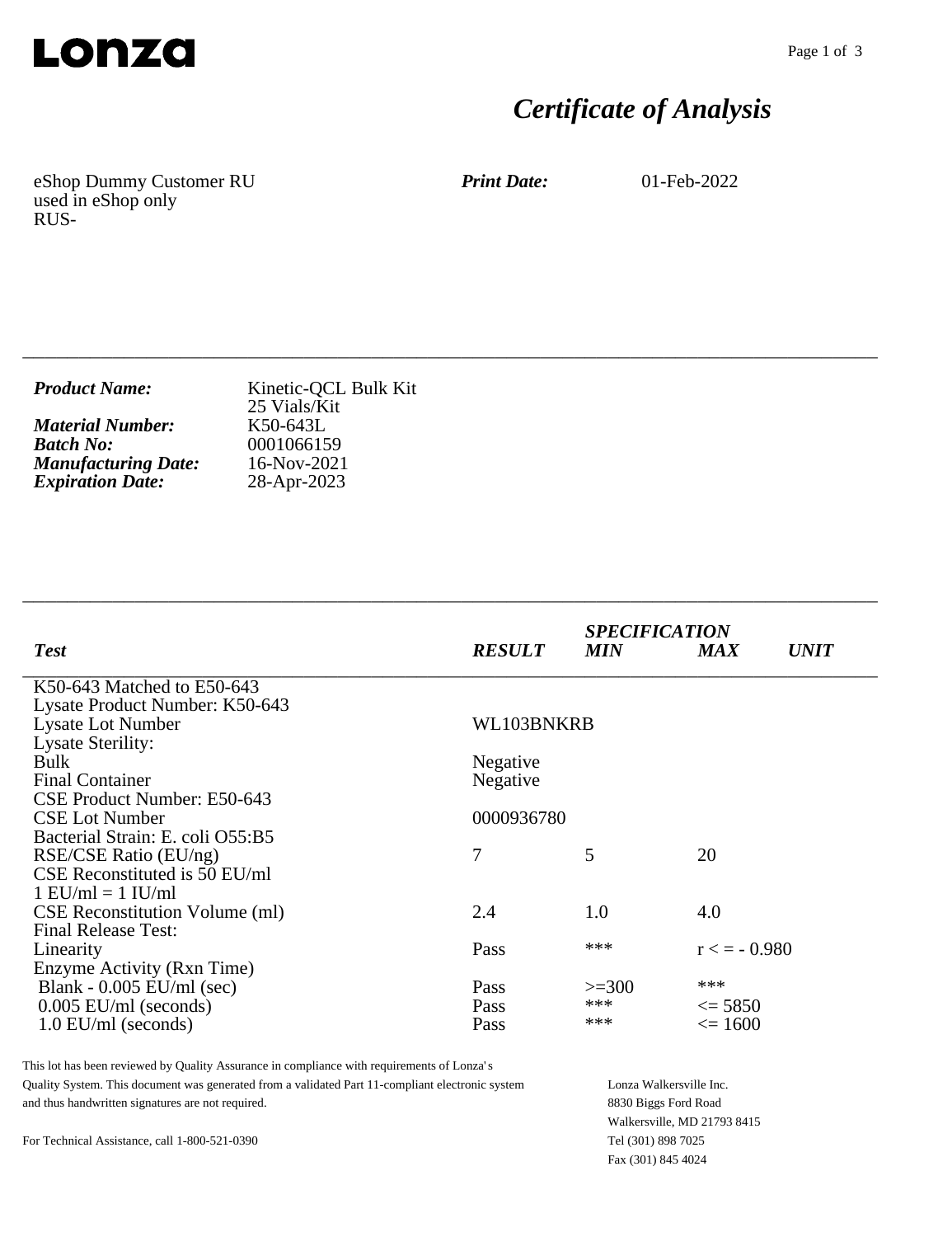

## *Certificate of Analysis*

eShop Dummy Customer RU used in eShop only RUS-

*Print Date:* 01-Feb-2022

| <b>Product Name:</b>       | Kinetic-QCL Bulk Kit<br>25 Vials/Kit |
|----------------------------|--------------------------------------|
| <b>Material Number:</b>    | K50-643L                             |
| <b>Batch No:</b>           | 0001066159                           |
| <b>Manufacturing Date:</b> | $16-Nov-2021$                        |
| <b>Expiration Date:</b>    | 28-Apr-2023                          |

\_\_\_\_\_\_\_\_\_\_\_\_\_\_\_\_\_\_\_\_\_\_\_\_\_\_\_\_\_\_\_\_\_\_\_\_\_\_\_\_\_\_\_\_\_\_\_\_\_\_\_\_\_\_\_\_\_\_\_\_\_\_\_\_\_\_\_\_\_\_\_\_\_\_\_\_

| <b>Test</b>                  | <b>RESULT</b> | <b>SPECIFICATION</b><br>MIN | MAX       | $\bm{UNIT}$ |
|------------------------------|---------------|-----------------------------|-----------|-------------|
| Coefficient of Variation (%) | Pass          | ***                         | $\leq$ 10 |             |

\_\_\_\_\_\_\_\_\_\_\_\_\_\_\_\_\_\_\_\_\_\_\_\_\_\_\_\_\_\_\_\_\_\_\_\_\_\_\_\_\_\_\_\_\_\_\_\_\_\_\_\_\_\_\_\_\_\_\_\_\_\_\_\_\_\_\_\_\_\_\_\_\_\_\_\_

#### **Additional Information:**

The FDA has stated that the use of a Certificate of Analysis exempts a firm from having to perform the RSE/CSE comparison in their own laboratories. However, firms should understand exactly how the LAL manufacturer performs the test. The procedure detailed below represents the test method currently used at Lonza. Duplicate samples from independent endotoxin dilution series are prepared from four (4) separate vials of test CSE. These samples are tested against an endotoxin standard curve prepared from the RSE with the specified lot of LAL reagent. The predicted potency, adjusted for dilution, for each CSE dilution falling within the limits of the RSE standard curve is determined. The overall average potency of all such CSE dilutions is used to determine the reconstitution volume to yield an endotoxin solution containing 50 EU/ml.

The Blank - 0.005 EU/ml result is an average of the vials tested.

This lot has been reviewed by Quality Assurance in compliance with requirements of Lonza's Quality System. This document was generated from a validated Part 11-compliant electronic system and thus handwritten signatures are not required.

Lonza Walkersville Inc. 8830 Biggs Ford Road Walkersville, MD 21793 8415 Tel (301) 898 7025 Fax (301) 845 4024

For Technical Assistance, call 1-800-521-0390